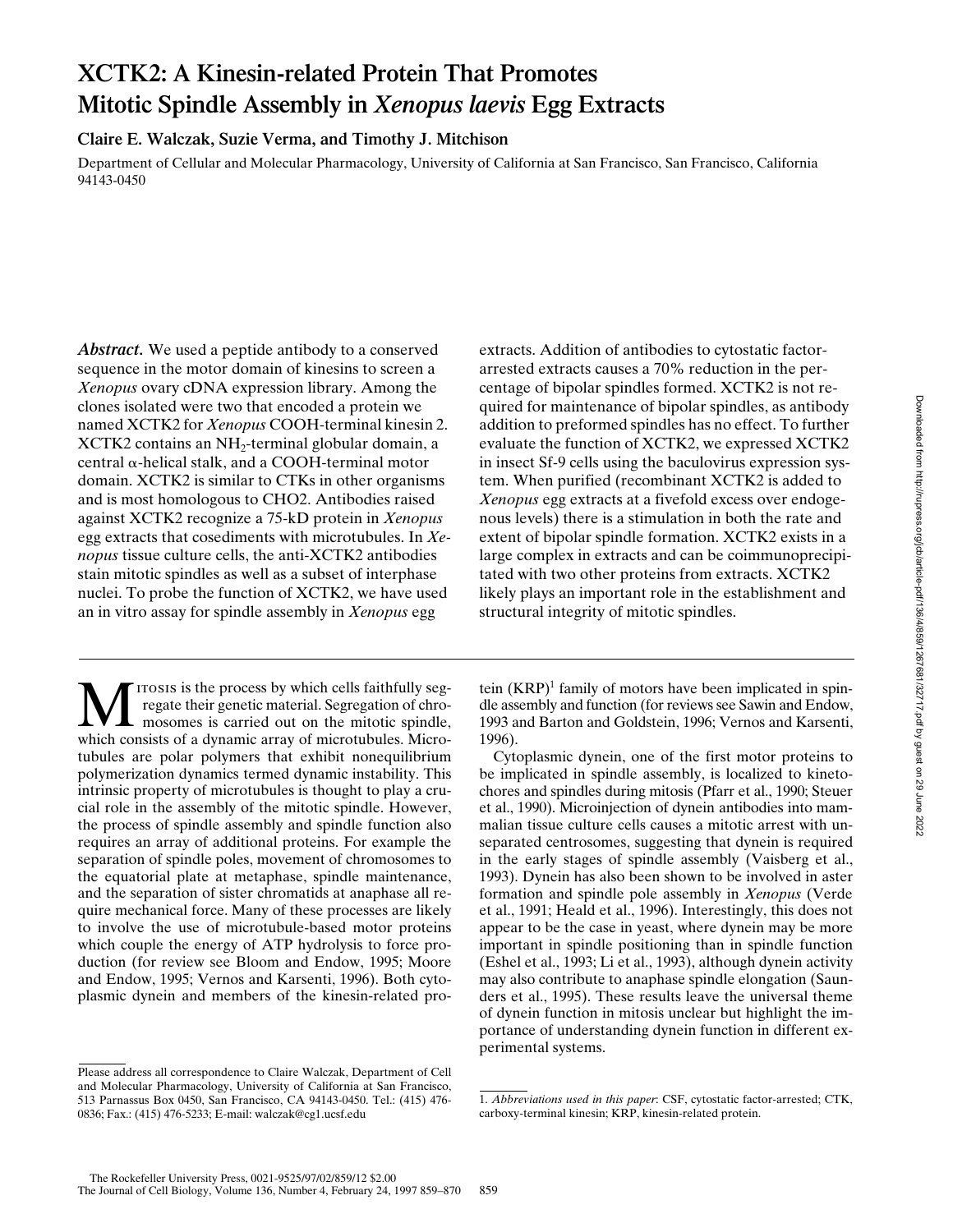In addition to dynein, KRPs in the bimC and KAR3 families also function in spindle assembly. The mitotic motor field exploded following the finding that mutations in the *Aspergillus bimC* gene, which encodes a protein with homology to kinesin (Enos and Morris, 1990), exhibit defects in spindle pole body separation and mitotic spindle formation. Homologs to *bimC* have been isolated from widely divergent organisms including yeast, *Xenopus*, *Drosophila*, and humans. *Xenopus* Eg5 and *Drosophila* KLP61F have been analyzed biochemically and shown to be slow  $(1-3 \mu m/min)$ , plus-end directed microtubule motors (Sawin et al., 1992; Cole et al., 1994; Barton et al., 1995; Kashina et al., 1996). In addition, several members of this family of KRPs have been localized to mitotic spindles (Hagan and Yanagida, 1992; Hoyt et al., 1992; Roof et al., 1992; Sawin et al., 1992; Barton et al., 1995). All bimC family members appear to be conserved in function and are involved in either spindle pole formation and/or separation. In addition to their role in spindle pole separation, a genetic analysis of bimC family members suggests that some of these motors, in combination with motors in the KAR3 family, may be important in maintaining a force that stabilizes the mitotic spindle.

The KAR3 family of kinesins may provide a force that directly opposes that of the bimC family and therefore may work to stabilize spindles. *KAR3* encodes a protein that belongs to the family of KRPs that have their motor domain at the COOH-terminal end of the protein. In *Saccharomyces cerevisiae*, deletion of *KAR3* suppresses a double knockout of the redundant bimC family genes *CIN8*/*KIP1*, suggesting an antagonistic force relationship between these two families of KRPs (Saunders and Hoyt, 1992; Roof et al., 1992; Hoyt et al., 1993). Members of the KAR3 family of KRPs, including *Drosophila* ncd and CHO2, have been localized to mitotic spindles and show minusend directed microtubule motility in vitro (McDonald et al., 1990; Meluh and Rose, 1990; Walker et al., 1990; Hatsumi and Endow, 1992*a*; Endow et al., 1994; Kuriyama et al., 1995; Pidoux et al., 1996). Biochemical and mutant analysis of the KAR3 family of KRPs suggests that their function may involve bundling microtubules during mitotic spindle assembly (McDonald et al., 1990; Meluh and Rose, 1990; Chandra et al., 1993; Hatsumi and Endow, 1992*a*,*b*; Endow et al., 1994; Kuriyama et al., 1995; Matthies et al., 1996; Pidoux et al., 1996). Despite the large number of studies on KAR3 and other COOH-terminal family KRPs, their precise function and mechanism of action remains elusive.

To study the role of KRPs in mitosis, we isolated KRPs from *Xenopus* that might be important in spindle assembly and function (Walczak et al., 1996). One of the clones identified encodes a protein which we named XCTK2 (for *Xenopus* COOH-terminal kinesin 2). XCTK2 localizes to the mitotic spindle and is important for normal mitotic spindle assembly in vitro. Furthermore, addition of purified, recombinant XCTK2 to extracts stimulates both the rate and extent of spindle formation. Hydrodynamic analysis showed that XCTK2 is present in a large protein complex in extracts, and that the motor is the limiting component of this complex. These results suggest that XCTK2 is important for spindle formation, and the level of this protein may be crucial in controlling the kinetics of spindle formation in vivo.

## *Materials and Methods*

## *Isolation of XCTK2 Clone*

Affinity purified anti-HIPYR peptide antibody (Sawin et al., 1992*b*) was used to screen a lUni-ZAP *Xenopus* ovary cDNA library (Strategene, La Jolla, CA) as described previously (Walczak et al., 1996). We found that 2/75 clones encoded XCTK2. A single cDNA clone, clone 24G, was fully sequenced on both strands using Sequenase Version 2.0 (United States Biochem. Corp., Cleveland, OH). Gaps and ambiguities were resolved by using an automated DNA sequencer (performed by the Biomolecular Resource Center DNA Sequencing Facility, the University of California at San Francisco).

## *Protein Expression and Antibody Production*

The region corresponding to amino acids 2–289 was amplified using PCR and cloned into pRSETB (Invitrogen, San Diego, CA) to produce a 6-His fusion protein (clone pRSET24GNM) and into pGex-1 (Smith et al., 1988) to produce a GST fusion protein (clone pGex-24GNM). The 6-His fusion protein was used for rabbit antibody production (Berkeley Antibody Co., Richmond, CA), and the antibodies were affinity purified according to published procedures (Harlow and Lane, 1988) on the GST fusion protein. Antibodies (anti-XCTK2) were eluted from the affinity column with 100 mM glycine, pH 2.5, 150 mM NaCl, neutralized, and then dialyzed against 10 mM Hepes, pH 7.2, 100 mM KCl before being concentrated for use in the experiments described.

A COOH-terminal peptide antibody (anti–XCTK2-CTP) was generated against the synthetic peptide CVIGTARANRK (synthesized by the University of California at San Francisco, Biomolecular Resource Center), which corresponds to the last 11 amino acids of XCTK2. All peptide conjugation procedures and antibody affinity purification were as described (Sawin et al., 1992*b*). Antibodies (anti-CTP1) were dialyzed and concentrated as described.

## *MT Pelleting Assays and Immunoblotting*

High speed supernatants of *Xenopus* egg extracts were prepared from crude cytostatic factor-arrested (CSF) extracts (Murray, 1991) as described previously (Hirano and Mitchison, 1993). Microtubule pelleting assays were performed as described previously (Walczak et al., 1996).

SDS-PAGE and electrophoretic transfer were according to routine protocols (Harlow and Lane, 1988). Immunoblots were blocked at least 2 h in 5% NFDM (nonfat dry milk) in TBST (20 mM Tris, pH 7.4, 150 mM NaCl, 0.1% Tween 20) with 0.1% NaN<sub>3</sub>, rinsed, and incubated in primary antibody (0.5  $\mu$ g/ml anti-XCTK2 or 5  $\mu$ g/ml anti-CTP1) diluted in 2% BSA in TBST with  $0.1\%$  NaN<sub>3</sub>, followed by horseradish peroxidase-conjugated secondary antibody (1:2,500). Blots were rinsed and developed with enhanced chemiluminescence (Amersham Intl., Buckinghamshire, UK).

## *Immunofluorescence*

XL177 cells were grown on polylysine-coated glass coverslips to near confluency. Coverslips were rinsed in TBS, and then cells were fixed with  $-20^{\circ}$ C MeOH for 5 min. Coverslips were processed essentially as described (Sawin et al., 1992*b*). All micrographs were taken on a laser scanning confocal microscope (MRC-600; BioRad Laboratories, Cambridge, MA). Series of optical sections through the cell were collected and projected onto a single image plane. Images were transferred to Adobe Photoshop, digitally processed, assembled in Microsoft PowerPoint, and printed on a Tektronix Phaser 440 printer.

Extract assembled spindles were prepared as described. After methanol fixation, coverslips were washed in TBS–TX (TBS with 0.1% Triton X-100), blocked, and stained with primary and secondary antibodies. DNA was visualized with 10  $\mu$ g/ml Hoechst 33258, and the coverslips were mounted. Photomicrographs were taken on a Nikon Optiphot-2 with a 403 objective (Planfluor 0.75 NA) and a cooled CCD camera (Princeton Sci. Instr. Inc., Monmouth Junction, NJ). Images were transferred to Adobe Photoshop and processed as described.

## *Expression of XCTK2 in Insect Sf-9 Cells and Purification*

The full length XCTK2 clone 24G was inserted into the BamHI to KpnI sites of the transfer vector pVL1393N, which is a modified version of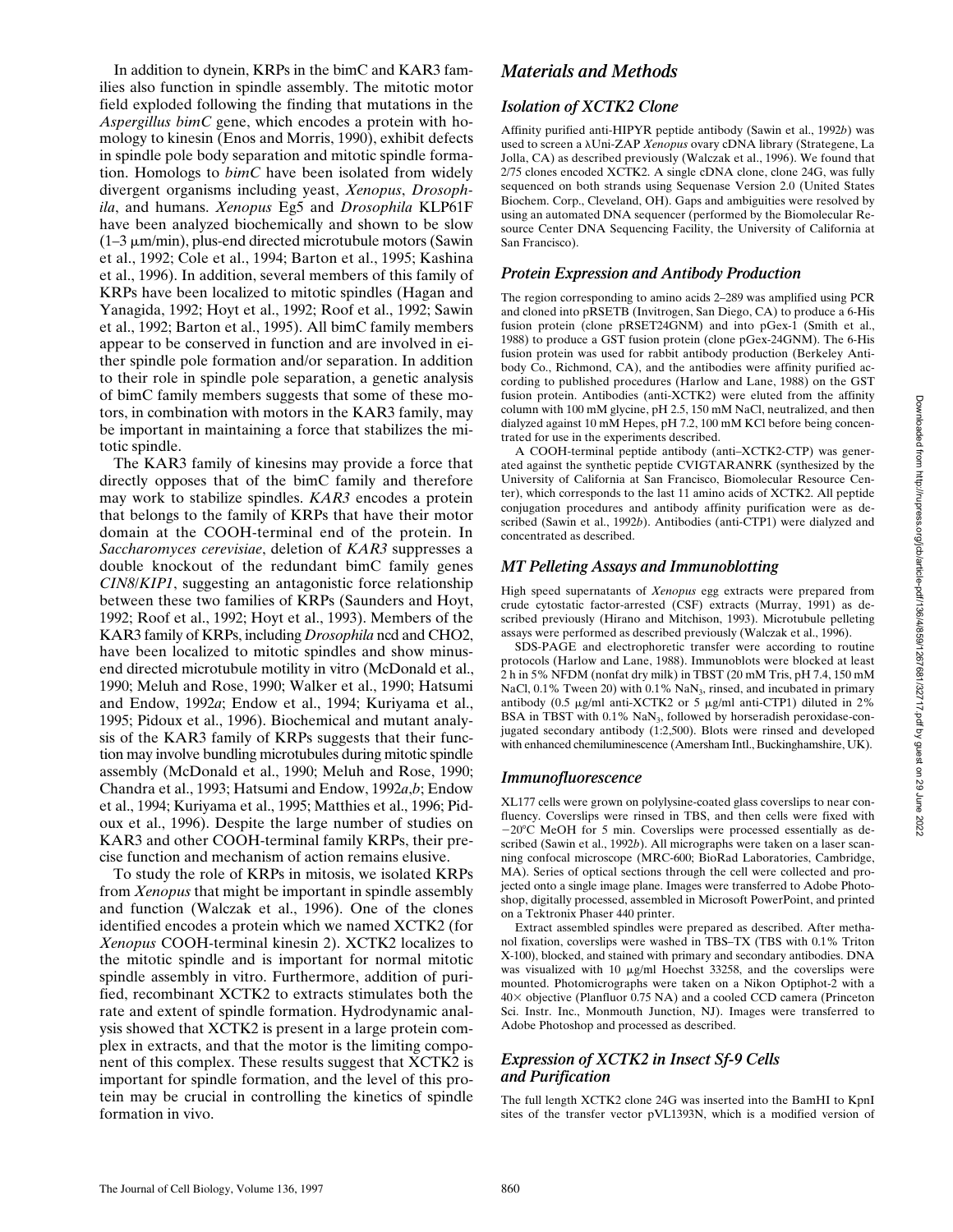pVL1393 (Pharmingen, San Diego, CA) in which an NcoI linker was introduced at the SmaI site. Insect Sf-9 cells were cotransfected with the transfer vector and BaculoGold virus DNA (Pharmingen) using calcium– phosphate precipitation. Transfection supernatants were plaque purified, and baculovirus stocks were amplified and used for infections. Infected Sf-9 cells were isolated and resuspended in 1:10 volume of lysis buffer (80 mM Pipes, pH 6.8, 1 mM  $MgCl<sub>2</sub>$ , 1 mM EGTA, 0.1 mM EDTA, 100 mM NaCl, 1 mM DTT, 2 mM Mg-ATP, 1 mM PMSF, 1 μg/ml LPC [leupeptin, pepstatin A, chymostatin]) and sonicated for 1 min with a tip sonicator at  $4^{\circ}$ C. The lysate was centrifuged at 12,000 rpm for 10 min in an SS-34 rotor. The resulting supernatant was filtered through a  $0.2 \mu m$  syringe filter before loading on the column. The sample was run on a 1 ml  $\text{HiTrap^{TM}SP}$  column equilibrated in Pipes low salt column buffer (PCB-lo: 20 mM Pipes, pH 6.8, 1 mM  $MgCl<sub>2</sub>$ , 1 mM EGTA, 0.1 mM EDTA, 100 mM NaCl, 1 mM DTT, 50  $\mu$ M Mg-ATP, 0.1  $\mu$ g/ml LPC) and then eluted with a linear 100– 500 mM NaCl gradient in PCB. Peak XCTK2 fractions were eluted at  $\sim$ 300 mM NaCl, pooled and concentrated, and then run on a Superose 6 gel filtration column (Pharmacia Fine Chemicals, Piscataway, NJ) in PCB-lo. The peak fractions were pooled, sucrose was added to 10% wt/vol, and then the samples were quick frozen in liquid nitrogen and stored at  $-80^{\circ}$ C.

## *Spindle Assembly*

CSF extracts were prepared essentially as described (Murray, 1991), except that the crushing spin was performed at 10,000 rpm, for 15 min, and with full brake in an SW55 Ti rotor (Beckman Instruments, Fullerton, CA). Mitotic spindle assembly was carried out as described (Sawin and Mitchison, 1991), using freshly prepared extracts. The final concentration of sperm nuclei was  $150$  sperm/ $\mu$ l. For most experiments, we used CSF extract assembled spindles. For some antibody addition experiments and for immunofluorescent staining of spindles, CSF extracts were cycled into interphase with the addition of  $Ca^{2+}$  and then back into mitosis with fresh CSF extract as described (Sawin and Mitchison, 1991; Shamu and Murray, 1992). Results from the two different types of extract preparation were similar. For antibody addition experiments, antibodies were added as 1:10 final volume diluted in sperm dilution buffer (5 mM K-Hepes, pH 7.7, 1 mM MgCl<sub>2</sub>, 100 mM KCl, 150 mM sucrose). Immunodepletion experiments were carried out as described previously (Walczak et al., 1996). For excess XCTK2 addition, protein was added as 1:10 final volume at the time of sperm addition. The amount of excess XCTK2 protein was compared to the endogenous level of XCTK2 by quantitative immunoblotting. We estimate that the total XCTK2 concentration in these samples was  $\sim$ 10  $\mu$ g/ml compared to an endogenous concentration of  $1-2 \mu$ g/ml.

For quantitation, spindles were assembled as described, and at the indicated time point,  $20 \mu l$  of the extract was removed and diluted into  $2 \mu l$  of BRB80, 30% glycerol, 0.5% TX-100, 1 mM Mg-ATP. This was layered onto a cushion containing BRB80, 40% glycerol, 1 mM Mg-ATP and centrifuged onto coverslips at 6,000 *g* for 30 min. Coverslips were postfixed in  $-20^{\circ}$ C methanol, washed in TBS–TX, and processed as described for immunofluorescence. The results presented represent quantitated data from four individual experiments in three separate extracts with at least 200 nuclei counted per time point. We qualitatively observed the same results with at least five independent extracts.

## *Hydrodynamic Analysis and Immunoprecipitations*

All of the hydrodynamic analyses were carried out on either *Xenopus* egg high speed supernatants, 25% ammonium sulfate supernatants, or Sf-9 cell supernatants. The stokes radius of XCTK2 was estimated by gel filtration on a Superose 6 column (Pharmacia Fine Chemicals) calibrated with the standards thyroglobulin (8.5 nm), ferritin (6.1 nm), aldolase (4.81 nm), and ovalbumin (3.05 nm). Sedimentation coefficients  $(S_{20,w})$  were determined by centrifugation on 5–20% sucrose gradients in an SW55 or a TLS-55 rotor for 12 h at  $4^{\circ}$ C at 40,000 rpm in PCB with either 100 mM NaCl (PCB-lo) or 1 M NaCl (PCB-hi). The gradients were calibrated on each run with catalase (11.3S), bovine serum albumin (4.4S), and ovalbumin (3.6S). The molecular weight of the protein was estimated by the method of Siegel and Monty (1966).

The position of XCTK2 on the column or gradients was determined by ELISA. Either  $25$  or  $50 \mu l$  of each fraction was coated into polyvinyl chloride plates for 1 h at room temperature. Excess antigen was removed, and the wells were blocked for 1 h at room temperature in 5% NFDM in TBST. The blocking solution was removed and the wells were rinsed four times with TBST. Primary antibody  $(2 \mu g/ml \tanti-XCTK2)$  was incubated for 1 h at room temperature. The plates were washed four times with TBST and then incubated with 1:5,000 alkaline phosphatase-conjugated secondary antibody. The plates were washed four times and developed with 1 mg/ml p-nitrophenyl phosphate in 50 mM NaHCO<sub>3</sub>, pH 10, 0.5 mM MgCl2. Absorbance at 410 nm was read on a Dynatech ELISA reader.

For immunoprecipitations, affi-prep protein A beads were washed three times in TBS–TX and then coated with affinity purified anti-XCTK2 antibodies, anti-CTP1 antibodies, or control IgG for 1 h. We used a ratio of 2  $\mu$ g antibody/12.5  $\mu$ l beads/100  $\mu$ l extract. After antibody binding, the beads were washed one time in TBS–TX and four times in CSF–XB (10 mM K-Hepes, pH 7.7, 50 mM sucrose, 2 mM  $MgCl<sub>2</sub>$ , 0.1 mM  $CaCl<sub>2</sub>$ , 100 mM KCl, 5 mM EGTA, 1  $\mu$ g/ml LPC). The washed beads were added to egg high speed supernatants supplemented with recombinant XCTK2 to bring the final XCTK2 concentration to  $\sim$ 10  $\mu$ g/ml and incubated for 1 h at 4°C. The high speed supernatants had been diluted 1:1 with CSF–XB and then clarified for 10 min in a microfuge before addition to the beads. The beads were washed two times with CSF–XB, four times with TBS–TX, and then boiled in sample buffer before running on a gel. Under conditions where recombinant XCTK2 was not added to the extract during immunoprecipitation, it was difficult to distinguish which bands were coprecipitating specifically due to the low abundance of this protein.

# *Results*

## *Identification and Characterization of XCTK2*

To find KRPs involved in mitotic spindle assembly and function, we screened a *Xenopus* ovary cDNA library with the anti-HIPYR peptide antibody as described previously (Walczak et al., 1996). Among the clones isolated were two cDNAs that encoded XCTK2. The cDNA for XCTK2 is 2,837 nucleotides in length and encodes a 643–amino acid protein with a predicted molecular mass of 72 kD (Fig. 1). Structural predictions based on the amino acid sequence suggest that the XCTK2 protein consists of a 120–amino acid  $NH_2$ -terminal globular domain, a central 170–amino acid  $\alpha$ -helical coiled-coil domain, and a COOH-terminal kinesin-like motor domain. In a phylogenetic analysis, XCTK2 groups with a family of KRPs with COOH-terminal motor domains that include ncd and KAR3 (see Moore and Endow, 1995, for a phylogenetic tree). XCTK2 is most closely related to the mammalian CH02 protein (Kuriyama et al., 1995) and human HSET (Ando et al., 1994).

To study the function of XCTK2 in *Xenopus* we raised polyclonal antibodies (*anti-XCTK2*) to the NH<sub>2</sub>-terminal 289 amino acids of XCTK2 which include the globular domain and the coiled coil domain (Fig. 2 *A*). We also made an anti-peptide antibody to the last 11 amino acids of the protein (*anti-CTP1*). Both of these antibodies recognize a

|  | MDSTDKKVOV ASRLPVPPKR KYVSNDENOE OMORKRLRSS LESELPAVRV |  | 50  |
|--|--------------------------------------------------------|--|-----|
|  | AASIATSKPR AAPVAALPKP OVIGROSLAV MRPKNSGPGI TSTSFSGKTK |  | 100 |
|  | VSSSVTOPAA IGAEKKKRAA WDLKGOVNDM RDTVSNYKGK MONLTGENAR |  | 150 |
|  | LLNSKEKLOR EVEVLASENS KLSOERCTLE SOLREVROOV STFEREVARL |  | 200 |
|  | TELCOROEKE LSSHTNTIEE LOGANAILTK OLLDKEVKLD CVSGENTSLK |  | 250 |
|  | HTVNEOTDEI AALKVCLAEK DTEVHSLDTE RRRLHNLVOE LKGNIRVFCR |  | 300 |
|  | VRPTLTPERE LPAGHISFPS NDGKAIVLSK MEESHIGREK KDAVKYDFNF |  | 350 |
|  | DCVFPPPCSO ESVFEEISLL VOSALDGYPV CIFAYGOTGS GKTYTMEGPE |  | 400 |
|  | DVTDDSMGMI PRAIHOIFSS AEELKAKGWO YTFTASFLEI YNETIRDLLI |  | 450 |
|  | NRPDKKLEYE IRKVNSANML LYVTNLRYVK VSCVEEVHEL LKIAKANRSV |  | 500 |
|  | AKTAINDRSS RSHSVFOLKI EGENKORDLK TSSMISLIDL AGSERLDRSL |  | 550 |
|  | STGDRLKETO CINTSLSTLG MVITSLCNKD SHIPYRNSKL TYLLONSLGG |  | 600 |
|  | NAKVLMFVNI SPLEENFAES LNSLRFASKV NECVIGTARA NRK        |  | 643 |

*Figure 1.* The deduced amino acid sequence of XCTK2 indicates that it is a kinesin-related protein. The putative P-loop (nucleotide binding consensus sequence) is indicated in bold, and the conserved peptide sequence recognized by the HIPYR peptide antibody used to isolate the clone is underlined. These sequence data are available from GenBank/EMBL/DDBJ under accession number U82809.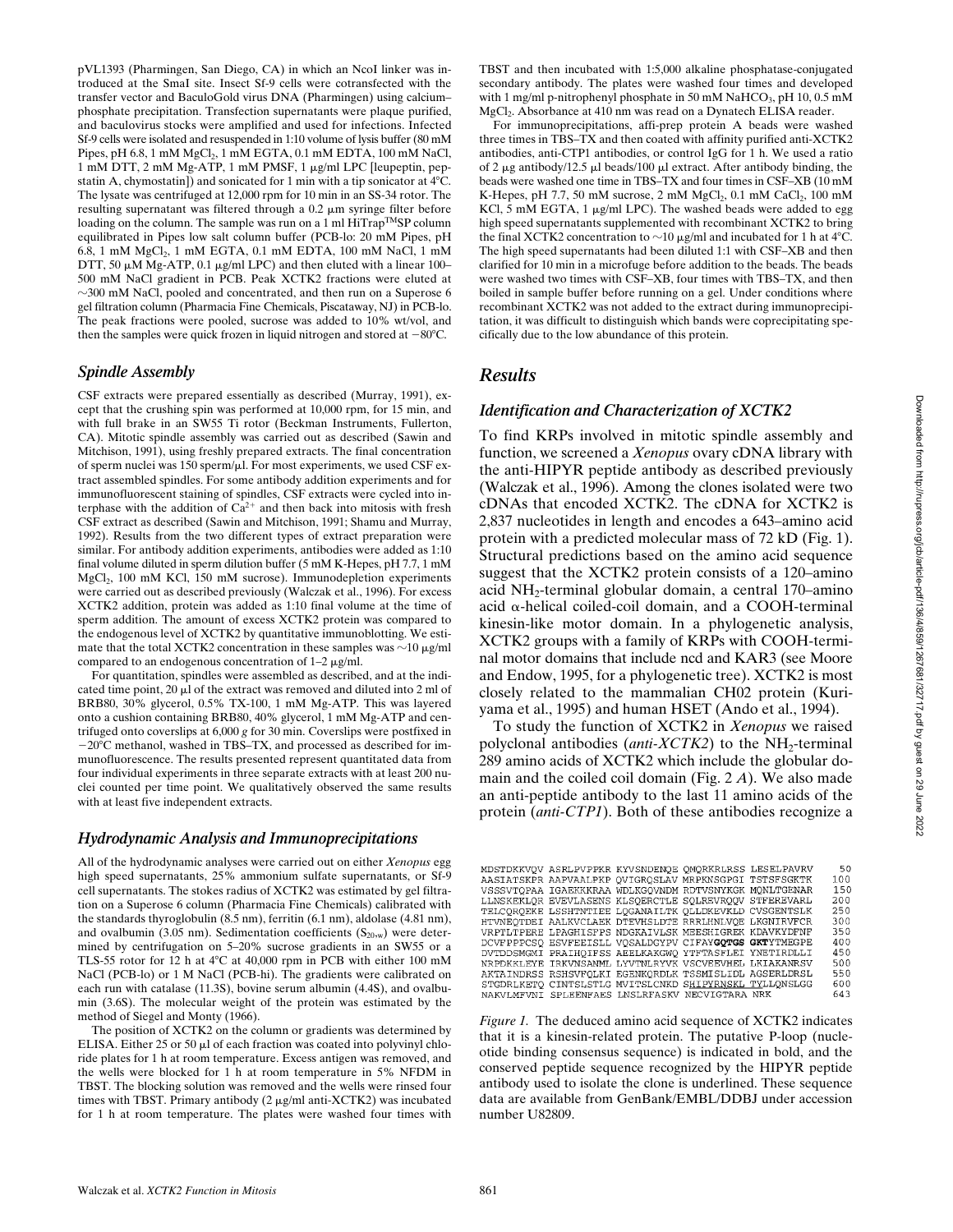

COOH-terminal motor domain and binds microtubules. (*A*) A schematic representation of the predicted structure of XCTK2. XCTK2 contains an NH2-terminal globular domain, a central a-helical stalk and a COOH-terminal motor domain. (*B* and *C*) Immunoblots of microtubule pelleting assays in *Xenopus* egg extracts. (*B*) *Xenopus* egg high speed supernatants (lane *1*) or AMP-PNP microtubule pellets (lane *2*) were probed with anti-CTP1 antibody. The slight band shift is due to the high amounts of protein present in the high speed supernatant that alter the migration of XCTK2. (*C*) Microtubules were polymerized in mitotic high speed supernatants of *Xenopus* egg extracts and pelleted in the absence of ATP and the presence of AMP-PNP (lanes *1* and *2*). The microtubule pellet, with associated proteins, was resuspended and extracted with various nucleotides and salt to generate supernatants (*S*) and pellets (*P*) of each extraction condition: 2 mM Mg–ATP (lanes *3* and *4*); 0.5 M NaCl (lanes *5* and *6*); 1 M NaCl (lanes *7* and *8*), or 2 mM Mg–ATP with 0.5 M NaCl (lanes *9* and *10*). The blots were probed with anti-XCTK2 antibody.

*Figure 2.* XCTK2 contains a

protein of 75 kD in *Xenopus* egg extracts, close to the predicted size of XCTK2 (Fig. 2, *B* and *C*, lanes *1* and *2*).

To show that XCTK2 had properties consistent with being a KRP, we performed microtubule binding experiments (Fig. 2, *B* and *C*). *Xenopus* egg high speed supernatants were treated with taxol, AMP–PNP, and an ATPdepletion system to polymerize microtubules. The microtubules and associated proteins were sedimented and then extracted with various combinations of nucleotide and salt. XCTK2 cosedimented with microtubules (Fig. 2, *B* and *C*, lanes *1* and *2*) under conditions of ATP depletion. XCTK2 could be released from microtubules by salt alone or by ATP and salt (Fig. 2 *C*, lanes *5–10*), but not by ATP alone.

## *XCTK2 Localizes to the Mitotic Spindle*

We used the anti-XCTK2 antibodies to determine the localization of XCTK2 in the *Xenopus* tissue culture cell line, XL177 (Fig. 3). During interphase, anti-XCTK2 anti-

bodies stained some nuclei and not others; the intensity of the nuclear staining varied from cell to cell and may correlate with the cell cycle state of the nuclei (Fig. 3, *I*). As the cell entered mitosis, XCTK2 was localized to the mitotic spindle during prophase, and this localization persisted through anaphase (Fig. 3, *P–A*). XCTK2 was enriched toward the spindle poles as compared to microtubules. The localization to the mitotic spindle was dependent upon the presence of microtubules as treatment of the cells with nocodazole abolished all spindle staining. At the end of mitosis, XCTK2 protein was redistributed from the spindle to the reforming daughter nuclei (Fig. 3, *T*). Sometime after cytokinesis the protein was degraded, as evidenced by the lack of staining in nuclei that had recently divided. The observed localization was competed by inclusion of the XCTK2 stalk–tail fusion protein in the primary antibody solution and was not observed with a nonimmune IgG antibody or with antibodies to several other *Xenopus* KRPs, indicating that the staining is specific for XCTK2 antibodies (data not shown).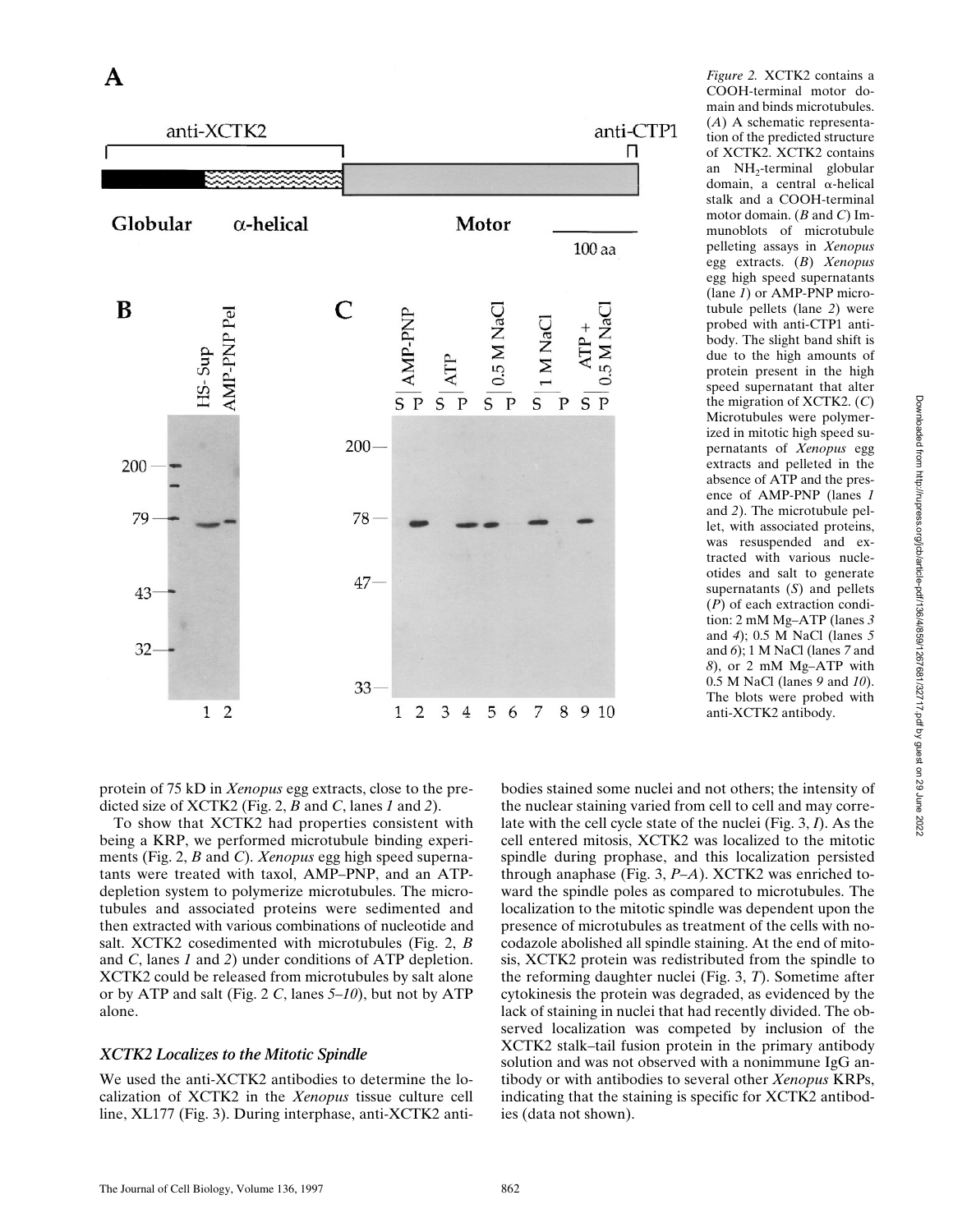

*Figure 3.* Immunolocalization of XCTK2 in *Xenopus* tissue culture cells. The cells were stained with  $1 \mu g/ml$  anti-XCTK2 followed by FITC-conjugated goat anti–rabbit secondary antibody. DNA was visualized by staining with  $0.05 \mu g/ml$  propidium iodide. Images were recorded on a laser scanning confocal microscope. Interphase (*I*); prophase (*P*); prometaphase (*PM*); metaphase  $(M)$ ; anaphase  $(A)$ ; telophase  $(T)$ . Bar, 20  $\mu$ m.

#### *XCTK2 Is Important for Bipolar Mitotic Spindle Assembly*

To probe the function of XCTK2, we examined its role in mitotic spindle assembly using *Xenopus* egg extracts. When a sperm nucleus is added to a mitotically arrested egg extract, the nucleus directs the formation of a bipolar mitotic spindle (Lohka and Maller, 1985; Sawin and Mitchison, 1991; Shamu and Murray, 1992). Two types of spindle assembly pathways have been described. In the first type of assembly, called CSF assembly, a sperm nucleus is put into a mitotically arrested *Xenopus* egg extract. A radial aster of microtubules forms around the centrosome and rearranges into a directed aster and then into a structure termed a "half spindle." Two of these half spindles then fuse to form a normal bipolar spindle. In the second type of spindle assembly reaction, called "interphase to mitosis" assembly or more commonly "cycled spindle assembly," the sperm nucleus is put into a mitotically arrested *Xenopus* egg extract which is immediately cycled into interphase by the addition of  $Ca^{2+}$ , allowing for DNA replication. The extract is then cycled back into mitosis by the addition of fresh mitotic extract. In this type of extract, a bipolar spindle forms from a single sperm nucleus in a pathway that is independent of half-spindle intermediates (Sawin and Mitchison, 1991; Shamu and Murray, 1992; Boleti et al., 1996). The cycled spindle assembly pathway represents the physiological pathway for assembly; however, the CSF assembly reaction has discrete intermediates enabling interpretation of function. Comparison of results of inhibition of protein function in both types of spindle assembly reactions should facilitate elucidating the function of that protein.

We first looked at the effect of loss of XCTK2 function on CSF spindle assembly. Either the anti-CTP1 antibody or the anti-XCTK2 antibody was added to the extract at the time of sperm addition. Spindle assembly was allowed to progress for 60 min, and then the spindles and spindle-like structures were sedimented through glycerol cushions onto coverslips. Control extracts formed a high percentage of bipolar mitotic spindles (Fig. 4 *A*). However, when XCTK2 function was inhibited, there was a 70% reduction in the percentage of bipolar spindles that formed (Fig. 4, *B–D*). Most of the structures that formed in the absence of XCTK2 function were early spindle intermediates, either asters or half spindles (Fig. 4, *B* and *C*). In some cases we noticed that the microtubules of the bipolar spindles that did form were less dense or bent and that the half spindles were often splayed, suggesting that XCTK2 is required for providing structural integrity to the spindles and intermediates. At earlier time points there was a less dramatic effect of antibody addition, suggesting that XCTK2 function is not required for aster formation or half spindle assembly but rather for the fusion of half spindles into bipolar spindles. When XCTK2 was immunodepleted from extracts before spindle assembly, a similar inhibition of bipolar spindle assembly was seen  $(31.5 \pm 3.2\%$  of control IgG addition;  $n = 6$  experiments, 1,817 nuclei counted). However the effect appeared less dramatic, mainly because control immunodepletions cause a diminution in the fraction of bipolar spindles that form  $(40 \pm 9.2\%$  of control IgG addition;  $n = 2$  experiments, 613 nuclei counted).

We next looked at the effect of antibody addition on the formation of cycled spindles. In the presence of either of the XCTK2 antibodies, there was a 34% reduction in the percentage of bipolar spindles that formed  $(n = 8 \text{ experi-}$ ments, 1,615 nuclei counted). Again the microtubules of the spindles were sometimes less dense or bent, and a higher proportion of structures that formed were unipolar asters. This shows that even in spindles formed in the absence of half spindle fusion, there is a defect in bipolar mitotic spindle assembly, suggesting that XCTK2 is indeed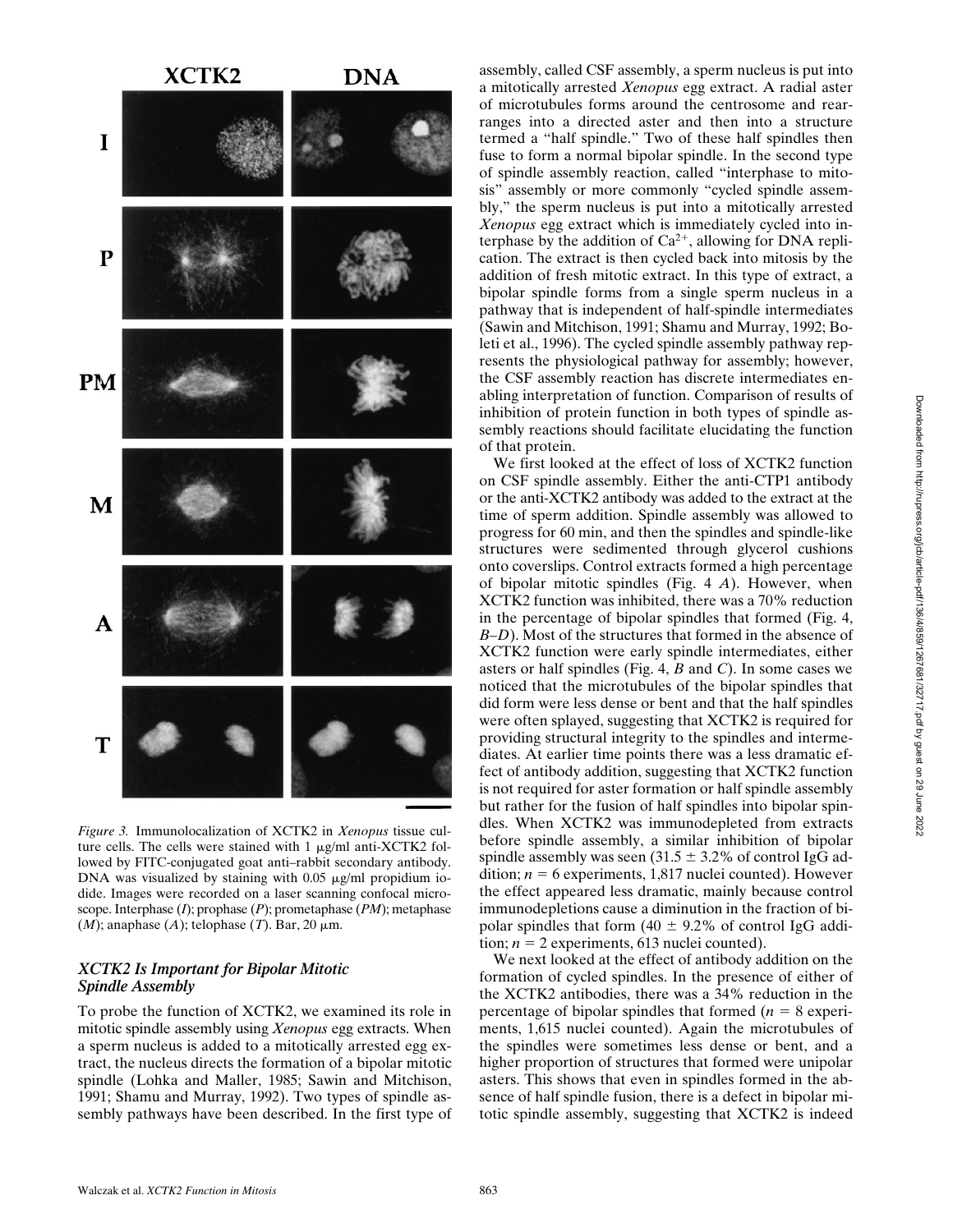$B. + anti-CTP1$ 



*Figure 4.* XCTK2 is important for mitotic spindle assembly. Mitotic spindles were assembled in the presence of either  $(A)$  95  $\mu$ g/ml control IgG,  $(B)$  95  $\mu$ g/ml anti-CTP1, or  $(C)$  95  $\mu$ g/ml anti-XCTK2. Spindles were assembled in CSF extracts that contained rhodamine-labeled tubulin and antibody for 60 min and then sedimented onto coverslips. In the presence of antibodies that inhibit XCTK2 function, there is a decrease in the percentage of bipolar spindles that formed. Six random structures were photographed from five fields of view, and they were compiled into the field of view that is shown. To compare between panels, count the number of bipolar spindles versus half spindles in each panel. Rhodamine-labeled microtubules are shown. Bar,  $20 \mu m$ . (*D*) Quantitation of XCTK2 immunoinhibition. The percentage of half spindles, bi-

polar spindles, and aster-like structures that formed per nuclei were quantitated. The data are represented as the percentage of bipolar spindles that formed, normalized to the IgG control addition as 100%. The bars represent mean  $\pm$  1 SD ( $n = 1,020$  nuclei for IgG addition [four experiments];  $n = 965$  nuclei for anti-CTP1 addition [four experiments];  $n = 1,007$  nuclei for anti-XCTK2 addition [four experiments]).

important for spindle assembly. If antibodies to XCTK2 were added to preformed spindles, there was no perturbation to the spindle structure, suggesting that XCTK2 is not required for maintenance of spindle structure.

To better understand how the XCTK2 antibodies were perturbing spindle structure, we determined the localization of the added antibodies to see if antibody addition caused mislocalization of XCTK2 during mitotic spindle assembly, which could account for the observed defects. In control spindles formed in the presence of IgG, XCTK2 protein is normally localized on mitotic spindles with an enrichment toward the poles (Fig. 5, *top panels*), similar to the localization we observed in tissue culture cells (compare with Fig. 3). In contrast, when anti-XCTK2 antibodies



*Figure 5.* Anti-XCTK2 antibodies cause relocalization of XCTK2. Mitotic spindles were assembled in the presence of rhodamine-labeled tubulin in cycled CSF extracts for 60 min and then sedimented onto coverslips. (*Top*) Spindles were assembled, sedimented, fixed, and then stained with anti-XCTK2 antibodies, followed by FITC-conjugated goat anti–rabbit secondary antibody. DNA was visualized by staining with Hoechst 33528. XCTK2 stains the spindle with an enrichment toward spindle poles. (*Bottom*) Spin-

dles were assembled in the presence of anti-XCTK2 antibody, sedimented, fixed, and then stained with FITC-conjugated goat anti–rabbit secondary antibody. DNA was visualized by staining with Hoechst 33528. XCTK2 is now concentrated at spindle poles after assembly in the presence of anti-XCTK2 antibodies. Bar,  $20 \mu m$ .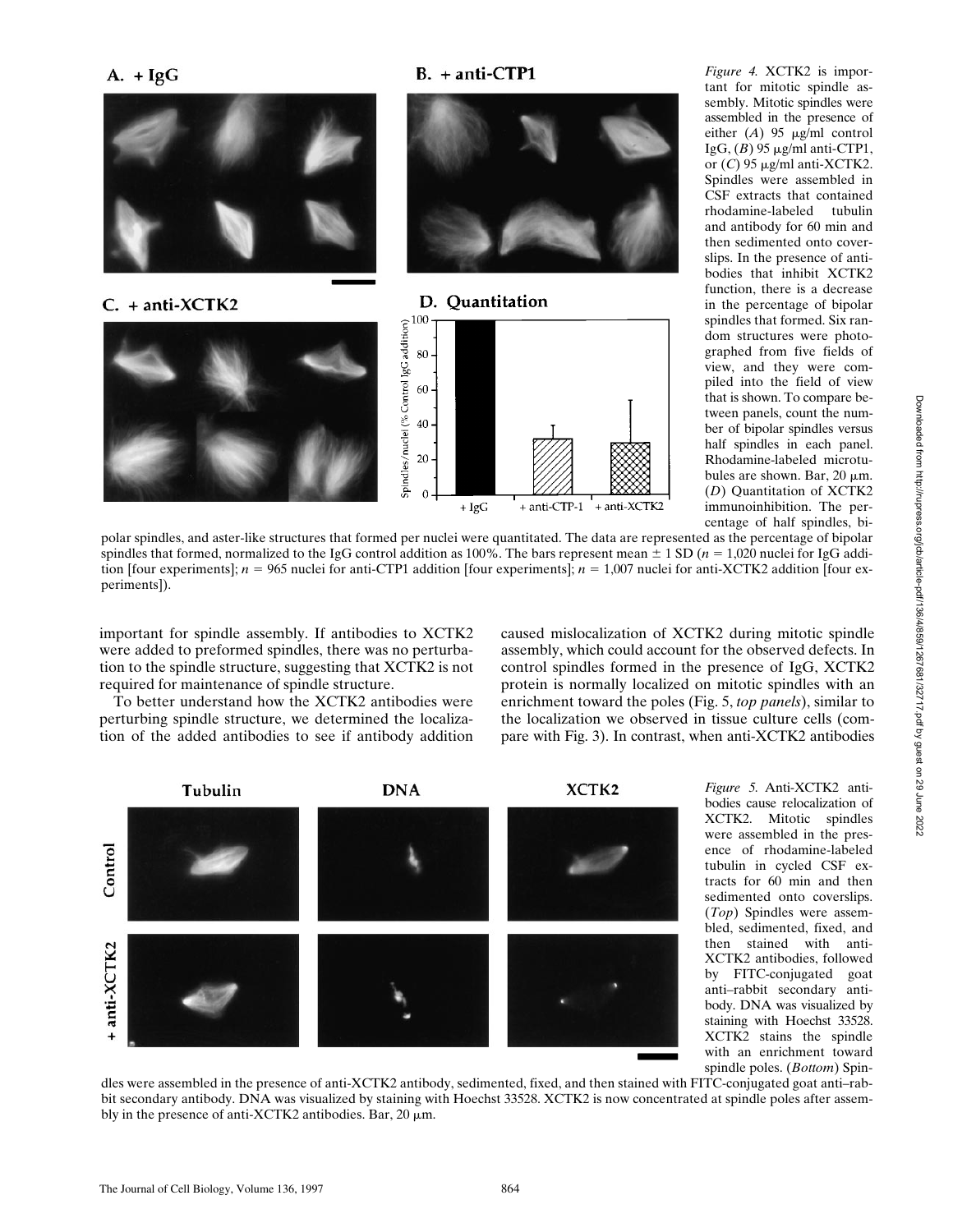Downloaded from http://rupress.org/jcb/article-pdf/136/4/859/1267681/32717.pdf by guest on 29 June 2022 Downloaded from http://rupress.org/jcb/article-pdf/136/4/859/1267681/32717.pdf by guest on 29 June 2022

were added to extracts before spindle assembly, the XCTK2 protein became mislocalized and was highly enriched at spindle poles (Fig. 5, *bottom panels*). The shift in localization toward the poles and the resulting absence of XCTK2 in the main part of the spindle may account for the splayed structures often observed in the antibody treated extracts. The anti-XCTK2 antibody was raised against the stalk–tail region of XCTK2, which in other COOH-terminal kinesins has been shown to contain an additional ATP-independent microtubule binding domain (Chandra et al., 1993; Kuriyama et al., 1995). By binding to the stalk–tail region of XCTK2, these antibodies may inhibit binding of this domain of XCTK2 to microtubules. This inhibition of binding would free the motor domain to walk toward the minus end of microtubules and accumulate at the spindle pole. We interpret this data as evidence that XCTK2 is a minus end directed motor like other COOH-terminal kinesins. In support of this idea, if a similar experiment is done with anti-Eg5 stalk–tail antibodies, the plus end directed Eg5 motor accumulates at the plus ends of the microtubules near the chromatin (Walczak, C.E., and T.J. Mitchison, unpublished observation). Interestingly, when antibodies are added to preformed spindles, XCTK2 protein also becomes mislocalized, which suggests that correct localization of XCTK2 is important for spindle formation but not for maintenance of spindle structure.

## *Overaddition of XCTK2 to Extracts Stimulates Spindle Formation*

To further study the role of XCTK2 in mitotic spindle assembly, we expressed full length XCTK2 in insect Sf-9 cells using the baculovirus expression system. XCTK2 was expressed at high levels and was purified by a combination of ion exchange and gel filtration chromatography (Fig. 6). In the first step of the purification, XCTK2 was bound to SP-Sepharose and eluted with 300 mM NaCl. The pooled fraction from the SP-Sepharose was then run on a Superose-6 gel filtration column. XCTK2 eluted as a broad peak with a Stokes radius of  $\sim$ 7.2 nm. The peak fractions were pooled and frozen in aliquots for use in the experiments below. We estimate that XCTK2 is  $\sim$ 90% pure by this technique (Fig. 6).

We tried many conditions to determine the velocity and directionality of XCTK2-directed motility, but we were unsuccessful. The purified protein strongly bundled microtubules and bound these microtubule bundles to the coverslip surface; however upon ATP addition there was no movement. If we first bound the anti-XCTK2 antibodies to the coverslip and then the purified XCTK2 protein, there was an inhibition of microtubule bundling at the coverslip surface but still no movement. The inhibition of microtubule bundling by anti-XCTK2 antibodies supports our interpretation of XCTK2 mislocalization during spindle assembly (see discussion of Fig. 5).

XCTK2 is present at 1–2 mg/ml in *Xenopus* egg extracts (determined from quantitative immunoblots). This is  $\sim$ 5– 10-fold lower than the concentration of other KRPs in extracts (Vernos et al., 1995; Walczak et al., 1996; Walczak, C.E., and T.J. Mitchison, unpublished observations). We wanted to test what would happen if we increased the level of XCTK2, essentially mimicking a genetic overexpression



*Figure 6.* Purification of XCTK2. XCTK2 was expressed in insect Sf-9 cells using the baculovirus expression system. Lysates were made of infected Sf-9 cells, centrifuged and filtered through an HPLC syringe filter, run on a SP-Sepharose column (Hi-Trap<sup>TM</sup>; Pharmacia Fine Chemicals) and eluted with a linear 100–500 mM NaCl gradient. The peak fractions were pooled, concentrated, and run on a Superose 6 gel filtration column. The peak fractions were pooled, sucrose was added to 10% final wt/vol, and they were frozen in 15  $\mu$ l aliquots at  $-80^{\circ}$ C until use in the experiments described. Fractions from the purification were run on 10% SDS-PAGE and visualized by staining with Coomassie. (*Ld*) SP-Sepharose column load. (*FT*) SP-Sepharose column flow-through. (*S*P) Pool of peak XCTK2 containing fractions from SP-Sepharose column. (*Sup6*) Pool of peak XCTK2 containing fractions from Superose 6 column. Molecular mass markers are shown on the left side of the gel.

experiment. Baculovirus-expressed and purified XCTK2 was added to CSF extracts before spindle assembly. We then monitored spindle assembly at various time points and quantitated the percentage of spindles and spindle intermediates that formed over time. Addition of a threeto fivefold excess of XCTK2 over endogenous levels increased the rate and extent of bipolar spindle formation in extracts (Fig. 7). At early time points  $(t = 15)$ , extracts treated with either a mock buffer control or a heat-inactivated XCTK2 control formed mostly asters or directed asters, which are structures in which the microtubules have begun to concentrate toward the DNA but have not yet organized into half spindles. In contrast,  $>60\%$  of the structures containing excess XCTK2 had already formed half spindles (Fig. 7 *D*). The most striking time point was at  $t = 30$  min. In the controls, the majority of the structures observed were half spindles (Fig. 7, *A*, *C*, and *E*), whereas in the presence of excess XCTK2, nearly 90% of the structures were bipolar spindles (Fig. 7, *B* and *E*). By 60 min, only  $\sim$ 40% of the control samples had formed bipolar spindles, yet nearly 90% of the samples containing excess XCTK2 formed bipolar spindles (Fig. 7 *F*). The spindles that formed in the presence of excess XCTK2 often contained tightly bundled microtubules, supporting our observation that XCTK2 has a bundling activity. Indeed, the purified recombinant XCTK2 was able to bundle microtubules in vitro (data not shown). These results taken together with the results from immunoinhibition experiments suggest that XCTK2 may be important in regulating the extent and timing of bipolar mitotic spindle formation.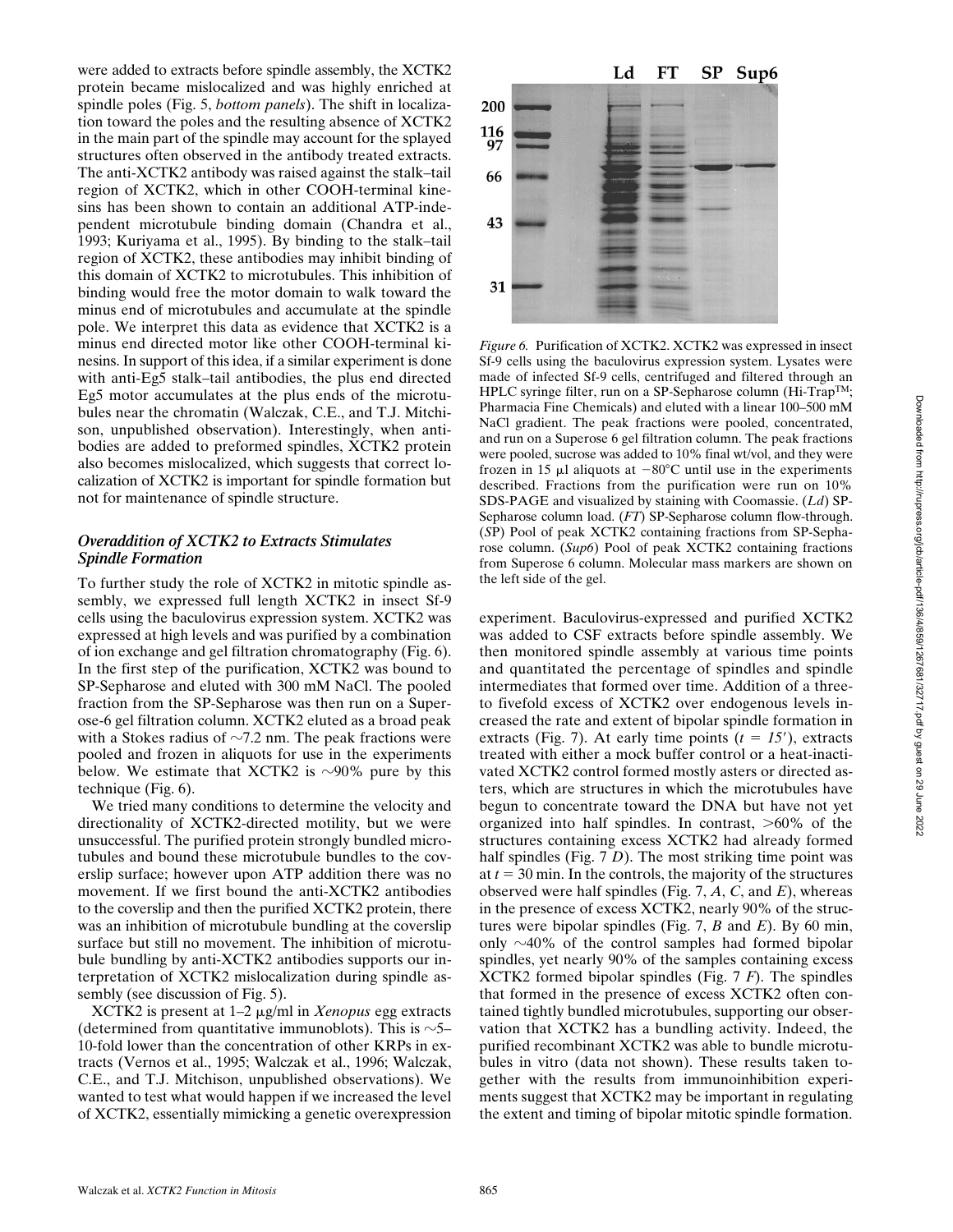

*Figure 7.* Addition of excess XCTK2 stimulates mitotic spindle assembly. Mitotic spindles were assembled in the presence of either (*A*) control buffer,  $(B) \sim 10 \mu g/ml$ XCTK2, or  $(C) \sim 10 \mu g/ml$ XCTK2 that had been heat killed for 5 min at 70 $^{\circ}$ C before use. Spindles were assembled in CSF extracts that contained rhodamine-labeled tubulin and buffer or XCTK2 protein for 30 min and then sedimented onto coverslips. In the presence of excess XCTK2 protein, there is an increase in the percentage of bipolar spindles that formed. Six random structures were photographed from four to six fields of view, and they

were compiled into the field of view that is shown. Rhodamine-labeled microtubules are shown. (*D–F*) Quantitation of excess XCTK2 addition. Spindles were assembled in CSF extracts in the presence of control buffer (*black bar*),  $\sim$ 10 µg/ml XCTK2 (*hatched bar*), or z10 mg/ml heat-killed XCTK2 (*cross-hatched bar*) for 15–60 min and then sedimented onto coverslips. The percentage of asters, directed asters, and half spindles were quantitated at the 15 min time point, and the percentage of half spindles, bipolar spindles, and other structures that formed per nuclei were quantitated at the 30 and 60 min time points. The data are represented as mean  $\pm$  1 SD of four independent experiments (*n* > 800 nuclei for IgG addition; *n* > 800 nuclei for anti-CTP1 addition; *n* > 800 nuclei for anti-XCTK2 addition for each time point). Bar,  $20 \mu m$ .

## *XCTK2 Exists in a Complex with Other Proteins in Extracts*

To begin to examine how XCTK2 functions in spindle assembly at a molecular level, we analyzed the hydrodynamic properties of XCTK2 in extracts under conditions of low and high salt (Table I). Under low salt conditions, XCTK2 has an S value of 13S and a Stokes radius of 8.8 nm which yields a predicted molecular mass of nearly 500 kD, suggesting that XCTK2 exists in a large complex. In 1 M NaCl, XCTK2 has an S value of 5.9S and a Stokes radius of 8.0 nm which yields a predicted molecular mass of 200 kD, suggesting that this complex can be partially disrupted by high salt. Using either crude or partially purified extracts from insect Sf-9 cells expressing recombinant XCTK2, we estimated an S value of 5.1S and a Stokes radius of 7.3 nm, yielding a predicted molecular mass of 158 kD, which is consistent with that of a simple dimer.

We next analyzed whether the recombinant XCTK2 that was added to the extracts was present as a simple dimer or whether it was present in the larger complex that contained the endogenous XCTK2. All of the excess recombinant XCTK2 that was added to the extract was present in the larger 13S complex containing the endogenous XCTK2, indicating that the recombinant XCTK2 be-

*Table I. Hydrodynamic Properties of XCTK2*

| Sample          | S value       | Stokes radius    | Estimated mol wt |
|-----------------|---------------|------------------|------------------|
| Extract-lo salt | $13 \pm 1.5$  | $8.8 \pm 0.6$ nm | 487,000          |
| Extract-hi salt | $5.9 \pm 1.2$ | $8.0 \pm 0.2$ nm | 202,000          |
| BV expressed    | $\sim$ 5.1    | $\sim$ 7.3 nm    | $\sim$ 158,000   |

came associated with other proteins after addition to the extract. These results suggest that XCTK2 is the limiting component of this protein complex. To analyze the composition of the large complex that contains XCTK2, the XCTK2 was immunoprecipitated from *Xenopus* egg extract high speed supernatants (Fig. 8). XCTK2 and several coprecipitating proteins could be immunoprecipitated from extracts using either the anti-CTP1 peptide antibodies or the anti-XCTK2 stalk–tail antibodies (data not shown). Because of the low levels of endogenous XCTK2, it was difficult to cleanly immunoprecipitate sufficient quantities of protein to determine which coprecipitating bands were specific and which were due to background. To help overcome this problem, we supplemented extracts with recombinant XCTK2 to the same level, which caused increased spindle assembly (Fig. 7). The immunoprecipitations from the extracts that contained recombinant XCTK2 clearly showed that XCTK2 coprecipitated with one or two other



*Figure 8.* Immunoprecipitation of XCTK2 from egg extracts. Immunoprecipitation was performed using control rabbit IgG (lane *1*), affinitypurified anti-CTP1 (lane *2*), or affinity-purified anti-XCTK2 (lane *3*). Antibody was bound to protein A beads and then incubated in *Xenopus* egg high speed supernatants that contained  $\sim$ 10 µg/

ml XCTK2. The protein A complexes were washed, separated by 7.5% SDS-PAGE, and visualized by staining with Coomassie.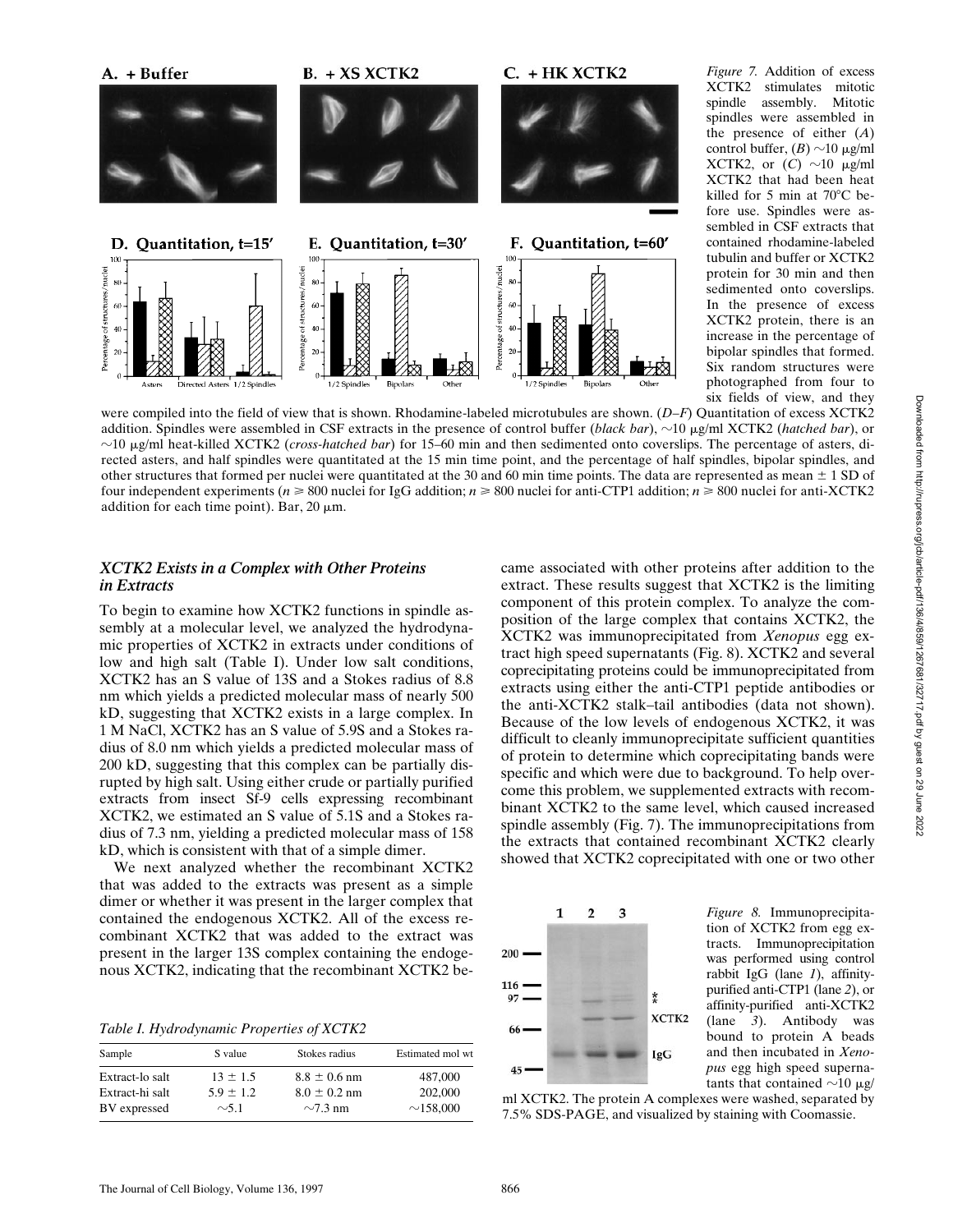proteins, depending on the antibody used, whose levels were significantly above the level of control immunoprecipitations (Fig. 8, lanes *1–3*). The same bands were visible in immunoprecipitations without addition of excess XCTK2, although other presumably nonspecific bands tended to obscure them.

## *Discussion*

## *The COOH-terminal Family of KRPs*

XCTK2 belongs to the family of KRPs, which in contrast to kinesin and most other KRPs, have their motor domain at the COOH terminus of the protein and move toward the minus end of microtubules (for reviews see Moore and Endow, 1995 and Barton and Goldstein, 1996). COOHterminal KRPs may be important in mitotic spindle formation and stability. The best studied member of this family is *Drosophila ncd* which was isolated as a mutant that had high levels of chromosome loss and nondisjunction in *Drosophila* meiosis and early mitosis (Davis, 1969). Subsequent studies have shown that *ncd* mutants form abnormal meiotic and mitotic spindles that contain multiple or splayed poles as well as abnormal chromosome configurations (Hatsumi and Endow, 1992*b*). These studies support a model in which ncd acts to bundle microtubules and draw the minus ends of microtubules into a focused spindle pole (for reviews see Moore and Endow, 1995 and Barton and Goldstein, 1996).

Yeast *KAR3* is the next most extensively characterized COOH-terminal kinesin. *KAR3* mutants display a defect in karyogamy and subtle defects in mitosis (Meluh and Rose, 1990). KAR3 is thought to act in karyogamy by cross-linking antiparallel microtubules and drawing the two nuclei together by walking toward the minus ends of microtubules. In mitosis, KAR3 is thought to act by providing a counter balancing force to CIN8/KIP1 that acts to maintain the intact spindle (Saunders and Hoyt, 1992). Similar counterbalancing forces have been reported in *Aspergillus* and *Schizosaccharomyces pombe* (O'Connell et al., 1993; Pidoux et al., 1996). These studies support the second widely accepted model for COOH-terminal kinesin function in that this motor is important for maintaining spindle stability by counterbalancing the forces produced by the bimC family of KRPs (for reviews see Moore and Endow, 1995 and Barton and Goldstein, 1996).

## *XCTK2 Functions in Mitotic Spindle Assembly*

Our results demonstrate that XCTK2 is important for spindle formation in vitro in *Xenopus* egg extracts. XCTK2 is localized to mitotic spindles with an enrichment toward spindle poles both in tissue culture cells and in spindles assembled in vitro. Although we have not yet been able to demonstrate in vitro microtubule motility on our preparations of XCTK2, we expect that it is a minus end directed motor by analogy to other members of the COOH-terminal family of KRPs (McDonald et al., 1990; Walker et al., 1990; Endow et al., 1994; Kuriyama et al., 1995). In addition, the observation that antibodies to the nonmotor region of XCTK2 cause the protein to relocalize to the spindle poles supports the notion that XCTK2 is a minus end directed microtubule motor.

As discussed above, we would expect that XCTK2 is required for either spindle pole formation or for providing an inward directed force required for spindle stability. Our results do not support the idea that XCTK2 is required for spindle pole formation. The structures that form in the absence of XCTK2 function contain poles that are morphologically normal. In addition, we have assayed the ability of extracts that have been depleted of XCTK2 to form taxol-induced microtubule asters and found that asters form and are indistinguishable from those formed in a control extract (Walczak, C.E., and T.J. Mitchison, unpublished results). If XCTK2 is not important for pole formation in these assays, then what motors are required for pole formation? In *Xenopus* egg extracts, it has been shown that dynein function is required for taxol aster formation (Verde et al., 1991) and for spindle pole formation in a chromatin bead spindle assay (Heald et al., 1996). In both of these assays, the loss of dynein causes a dramatic disruption of the spindle poles or taxol asters, suggesting that dynein provides the major driving force in pole organization in this system. Given the fact that dynein is on the order of 10–50 times more abundant than XCTK2 in these extracts (Verde et al., 1991; Merdes et al., 1996), any pole forming activity that XCTK2 could contribute would be minimal and difficult to assess.

More recent studies in mitotic HeLa cell extracts have demonstrated a complex relationship of motor proteins being involved in spindle pole formation (Gaglio et al., 1996). In these studies, dynein, dynactin, and NuMA (nuclear protein that associates with the mitotic apparatus) all play key roles in the organization of spindle poles. Interestingly, when either dynein or NuMA were depleted in pairs with Eg5 there was a restoration of spindle poles. The authors interpreted these results to suggest the presence of an additional minus end directed motor activity that is associated with NuMA in their extracts, and that spindle pole formation requires a balance of forces produced by different motors. We cannot rule out the possibility that if similar experiments were performed in *Xenopus* spindle assembly assays, we would find similar results. We have analyzed the XCTK2 immunoprecipitates for the presence of NuMA and found no association under the conditions tested, but the association may be more complex and may only occur under conditions of spindle pole formation. In addition, their findings may represent differences between experimental systems where the contribution of different motors varies between systems. Indeed recent studies have shown that NuMA interacts with cytoplasmic dynein in *Xenopus* egg extracts, which suggests that perhaps in frogs, dynein is the most important minusend motor involved in spindle pole formation (Merdes et al., 1996).

As discussed, the second favored model for COOH-terminal kinesin family members states that these motors provide a counterbalancing force to that of bimC family members. In *Xenopus*, Eg5 is the bimC family member, and it has been shown to be important in spindle pole formation and/or separation (Sawin et al., 1992*a*). In *Xenopus*, when Eg5 and XCTK2 are simultaneously depleted from extracts before spindle assembly, the structures that form look like those of Eg5 depletion alone (Walczak, C.E., and T.J. Mitchison, unpublished observations). Thus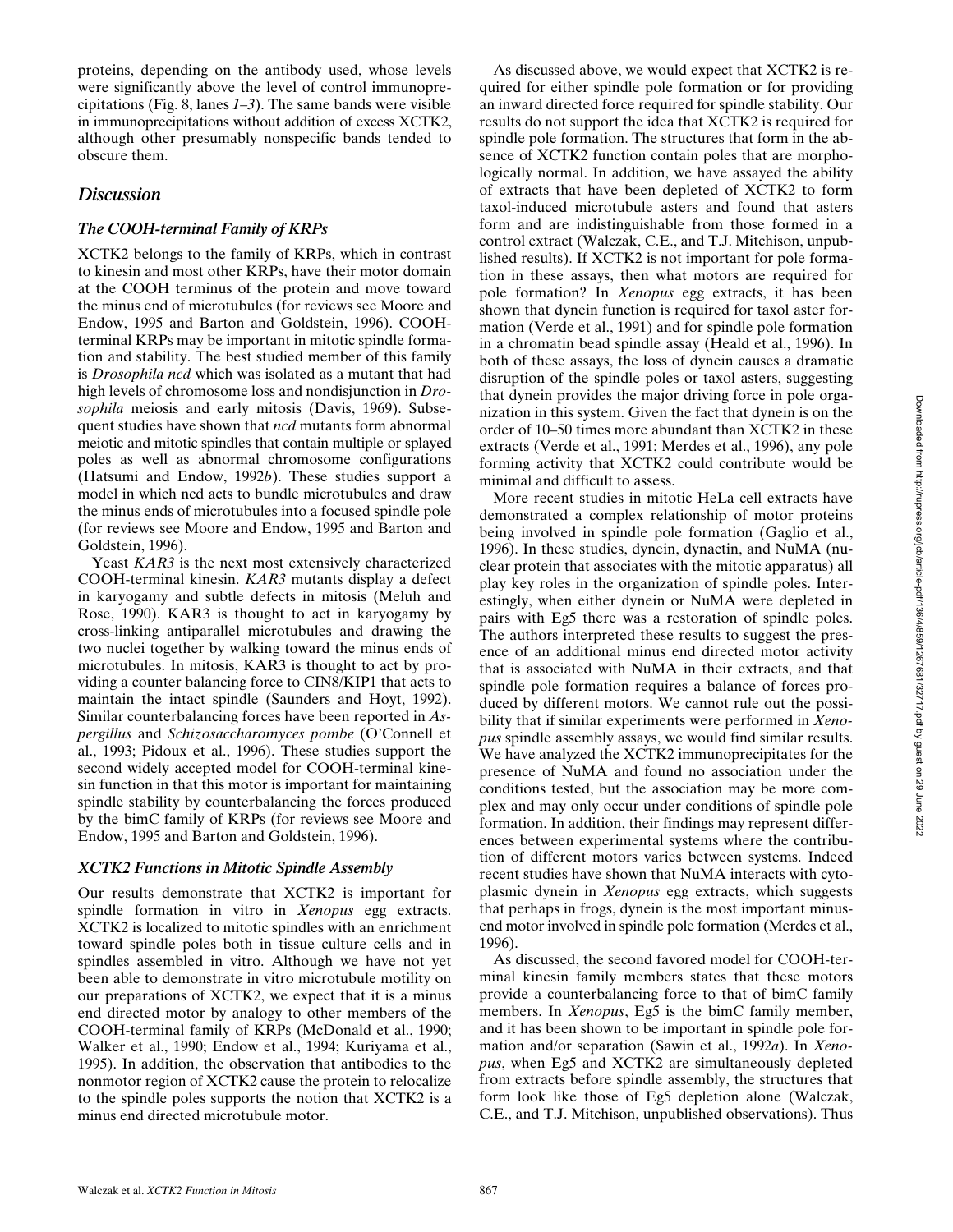we see no evidence of counterbalancing forces under the conditions tested. One possible explanation for our lack of rescue by loss of both Eg5 and XCTK2 may again be the result of the proportion of force contributed by each of these motors. If in our system dynein is the dominant pole directed force compared to other systems where the XCTK2 motor may make a stronger contribution, then the more interesting combination may be to look at the effect of Eg5 and dynein double depletion on the ability to form spindle poles and spindles.

We propose two models to account for XCTK2 function in *Xenopus.* The first, and perhaps simpler model, proposes that XCTK2 acts to cross-link antiparallel microtubules from two half spindles. As the motor walked to the minus ends of the microtubules at the spindle poles, it would generate a force to draw the two half spindles together into a bipolar spindle. However, there are several reasons why we do not favor this model. First, we would expect a motor that is important in cross-linking of antiparallel microtubules to be enriched in the central spindle. XCTK2 is clearly enriched at the spindle poles and therefore is unlikely to play such a cross-linking role. Second, we would expect that if XCTK2 acted by cross-linking antiparallel microtubules in the central spindle, that antibody addition to preformed spindles would cause those spindles to fall apart. We do not see any effect of antibody addition to preformed spindles. Third, we have looked at the formation of taxol asters in the presence of excess XCTK2 and found significant bundling of microtubules in the asters themselves, but we found no evidence of cross-linking of microtubules from adjacent asters (Walczak, C.E., and T.J. Mitchison, unpublished observations).

We favor a model that implicates XCTK2 in spindle integrity and stability (Fig. 9). In this model, XCTK2 would be important for cross-linking parallel microtubules within each half spindle. A certain level of microtubule bundling and half spindle integrity must be required for the event of half spindle fusion. This model is consistent with our observation that in the absence of XCTK2 function, there is a decrease in the percentage of bipolar spindles that form. We noticed that the bipolar spindles that did form were some-

times less dense or bent, and the half spindles were often splayed. In contrast, addition of excess XCTK2 formed very tightly bundled microtubules within the bipolar spindles that formed. In comparing the results of immunoinhibition of XCTK2 with immunodepletion of XCTK2, we found that the effect of immunodepletion was less severe than immunoinhibition. However, we also found that in a given extract, manipulation of the extract to perform a control immunodepletion caused an approximate twofold reduction in the percentage of bipolar spindles that formed. Under these conditions, there was also an increase in the percentage of half spindles and asters that formed. In these same extracts, immunodepletion of XCTK2 further reduced the percentage of bipolar spindles that formed to levels equivalent to that seen with immunoinhibition in the same extract. These results suggest that any perturbation of the extract that destabilizes half spindle integrity is manifested by a reduction in bipolar spindles that form. We also see a decrease in the percentage of bipolar spindle formation in cycled extracts consistent with the idea that XCTK2 is important for spindle assembly. The inhibition is less dramatic (only a 30% reduction) but significant and provides a good example of how using the two different types of spindle assembly reactions can contribute to our understanding of protein function during spindle assembly.

The idea that a COOH-terminal KRP is involved in spindle stability is not novel. Recent data have shown that spindle assembly in *ncd* mutants is slower than in wild-type cells and that the spindles that do form are unstable and disassemble and then reform with time (Matthies et al., 1996). This live analysis of *ncd* mutants showed that previous groups had seen such a variety of phenotypes in their fixed time point analyses of *ncd* mutant spindles because of the instability of the *ncd* mutant spindles. Our results are quite consistent with the *ncd* data, and we expect that a further comparison of these two proteins may reveal more similarities. It will also be interesting to analyze cytoplasmic dynein mutants during mitosis and meiosis in *Drosophila* and compare it to the *ncd* mutants to understand how different minus end directed motors function in another meiotic system.



*Figure 9.* Model for XCTK2 function in spindle assembly. XCTK2 (*lollipops*) is required to bundle microtubules in each half spindle. A certain amount of bundling of microtubules is necessary for efficient fusion of half spindles to occur (*top diagram*). In the presence of anti-XCTK2 antibodies (*lower diagram*), the protein becomes mislocalized toward the spindle poles, and the spindles splay and are incapable of forming bipolar spindles.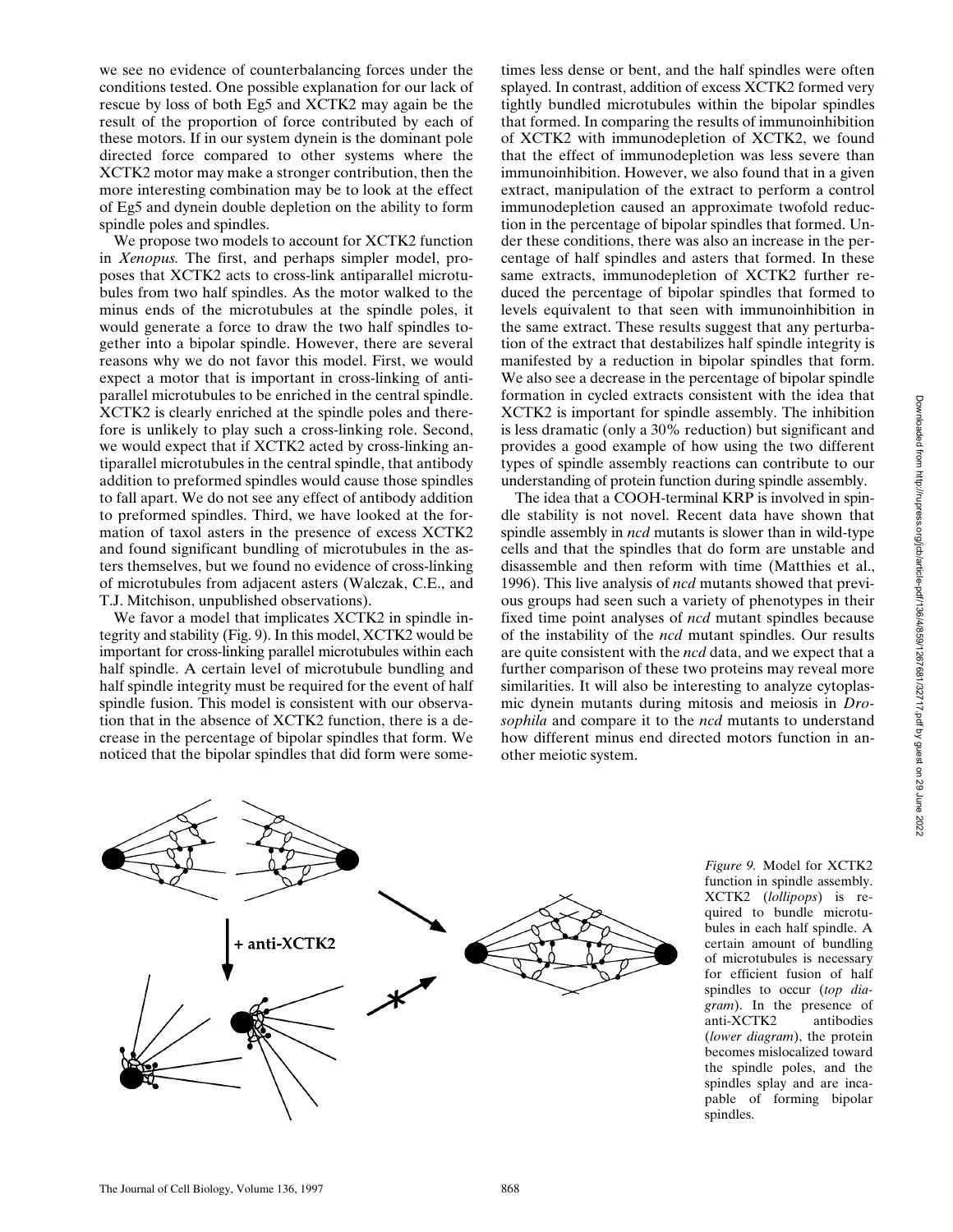## *XCTK2 Complex Formation and Function In Vivo*

Our data indicate that XCTK2 exists in a complex with other proteins in extracts. Furthermore, XCTK2 appears to be a limiting component in this complex. When recombinant XCTK2 was added in excess to extracts, this XCTK2 became incorporated into the complex as evidenced by a shift in S value of the recombinant XCTK2 and by the coimmunoprecipitation of larger amounts of associated proteins.

XCTK2 levels in extracts may be important in controlling the kinetics of spindle assembly. Our data show that XCTK2 is present at  $\sim$ 1–2  $\mu$ g/ml, a level which is 5–10fold lower than the amount of other motors in extracts. Even though we tend to think of eggs as a storehouse of proteins required for early divisions of the embryo, the levels of each protein within the egg may need to be precisely regulated. Our earlier studies showed that the level of XKCM1, another *Xenopus* KRP, was important in maintaining proper spindle assembly (Walczak et al., 1996). Likewise, XCTK2 levels also appear to be important. Perhaps XCTK2 function provides a rate-limiting step in the kinetics of spindle assembly. One could imagine that the assembly of a spindle too quickly could lead to detrimental effects and missegregation of chromosomes, an event that would be lethal to the cell. In further support of this idea, our immunofluorescence staining indicates that XCTK2 is sequestered within the nucleus before nuclear envelope breakdown and is taken back up into the reforming daughter nuclei at telophase. It is therefore in the presence of microtubules only during mitosis. We also noticed that the staining of nuclei was abolished sometime after telophase, as evidenced by the lack of staining of nuclei in cells that by morphology had recently divided. This suggests that XCTK2 is degraded and then resynthesized with each cell cycle, another indication that the level of this protein is important. Kuriyama et al. (1995) have made similar observations on the staining pattern of CHO2, the CHO cell homolog of XCTK2. It will be interesting to examine the effects of varying the levels of COOH-terminal KRPs in other systems.

Although kinesin and the heterotrimeric  $KRP_{85/95}$  have been shown to associate with nonmotor subunits, no other KRPs have been shown to contain other subunits (for review see Cole and Scholey, 1995). The mitotic KRP, KAR3, has been shown by a two-hybrid analysis and by coimmunoprecipitation experiments to associate with another protein called CIK1 in pheromone-treated cells (Page et al., 1994), suggesting that other COOH-terminal kinesins may also exist in a complex in cells. Much of the analysis of the proteins involved in spindle assembly has focused on the role of motor proteins. However, recent studies have indicated that nonmotor proteins are likely to be of crucial importance in spindle structure and function (Merdes et al., 1996; Echeverri et al., 1996; Gaglio et al., 1995, 1996). The identification and characterization of the other proteins in the XCTK2 complex will be important in understanding how nonmotor proteins function in spindle assembly.

We thank all members of the Mitchison and Alberts labs for helpful comments, criticism, and discussion throughout the course of this work, especially Matt Welch and Karen Oegema for invaluable advice on protein purification and analysis. The Morgan lab provided many helpful suggestions on the use of the baculovirus expression system. We also thank Duane Compton, Rebecca Heald, and Isabelle Vernos for stimulating discussions on motor function in mitosis. Arshad Desai and Matt Welch provided critical comments on this manuscript.

This work was supported by a National Institutes of Health grant and a grant from the Human Frontier Science Program to T.J. Mitchison. C.E. Walczak was supported by a National Institutes of Health post-doctoral fellowship.

Received for publication 30 October 1996 and in revised form 23 December 1996.

#### *References*

- Ando, A., Y.Y. Kikuti, H. Kawata, N. Okamoto, T. Imai, T. Eki, K. Yokoyama, E. Soeda, T. Ikemura, K. Abe, et al. 1994. Cloning of a new kinesin-related gene located at the centromeric end of the human MHC region. *Immunogenetics.* 39:194–200.
- Barton, N.R., and L.S.B. Goldstein. 1996. Going mobile: microtubule motors and chromosome segregation. *Proc. Natl. Acad. Sci. USA.* 93:1735–1742.
- Barton, N.R., A.J. Pereira, and L.S.B. Goldstein. 1995. Motor activity and mitotic spindle localization of the *Drosophila* kinesin-like protein KLP61F. *Mol. Biol. Cell.* 6:1563–1574.
- Bloom, G., and S. Endow. 1995. Motor proteins 1: kinesins. *Protein Profile.* 2: 1109–1171.
- Boleti, H., E. Karsenti, and I. Vernos. 1996. Xklp2, a novel Xenopus centrosomal kinesin-like protein required for centrosome separation during mitosis. *Cell.* 84:49–59.
- Chandra, R., E.D. Salmon, H.P. Erickson, A. Lockhart, and S.A. Endow. 1993. Structural and functional domains of the *Drosophila* ncd microtubule motor protein. *J. Biol. Chem.* 268:9005–9013.
- Cole, D.G., and J.M. Scholey. 1995. Structural variations among the kinesins. *Trends Cell Biol.* 5:259–262.
- Cole, D.G., W.M. Saxton, K.B. Sheehan, and J.M. Scholey. 1994. A slow homotetrameric kinesin-related motor protein purified from *Drosophila* embryos. *J. Biol. Chem.* 269:22913–22916.
- Davis, D.G. 1969. Chromosome behavior under the influence of claret-nondisjunctional in *Drosophila melanogaster. Genetics.* 61:577–594.
- Echeverri, C.J., B.M. Paschal, K.T. Vaughan, and R.B. Vallee. 1996. Molecular characterization of the 50-kD subunit of dynactin reveals function for the complex in chromosome alignment and spindle organization during mitosis. *J. Cell Biol.* 132:617–633.
- Endow, S.A., S.J. Kang, L.L. Satterwhite, M.D. Rose, V.P. Skeen, and E.D. Salmon. 1994. Yeast Kar3 is a minus-end microtubule motor protein that destabilizes microtubules preferentially at the minus ends. *EMBO (Eur. Mol. Biol. Organ.) J.* 13:2708–2713.
- Enos, A.P., and N.R. Morris. 1990. Mutation of a gene that encodes a kinesinlike protein blocks nuclear division in *A. nidulans. Cell.* 60:1019–1027.
- Eshel, D., L.A. Urrestarazu, S. Vissers, J. Jauniaux, J.C. van Vliet-Reedijk, R.J. Planta, and I.R. Gibbon. 1993. Cytoplasmic dynein is required for normal nuclear segregation in yeast. *Proc. Natl. Acad. Sci. USA.* 90:11172–11176.
- Gaglio, T., A. Saredi, and D.A. Compton. 1995. NuMA is required for the organization of microtubules into aster-like mitotic arrays. *J. Cell Biol.* 131:693–708.
- Gaglio, T., A. Saredi, J. Bingham, J. Hasbani, S.R. Gill, T.A. Schroer, and D.A. Compton. 1996. Opposing motor activities are required for the organization of the mammalian mitotic spindle pole. *J. Cell Biol.* 135:399–414.
- Hagan, I., and M. Yanagida. 1992. Kinesin-related cut7 protein associates with mitotic and meiotic spindles in fission yeast. *Nature (Lond.).* 356:74–76.
- Harlow, E., and D. Lane. 1988. Antibodies: A Laboratory Manual. Cold Spring Harbor Laboratory, Cold Spring Harbor, NY.
- Hatsumi, M., and S.A. Endow. 1992*a.* The *Drosophila* ncd microtubule motor protein is spindle-associated in meiotic and mitotic cells. *J. Cell Sci.* 103: 1013–1020.
- Hatsumi, M., and S.A. Endow. 1992*b.* Mutants of the microtubule motor protein, nonclaret disjunctional, affect spindle structure and chromosome movement in meiosis and mitosis. *J. Cell Sci.* 101:547–559.
- Heald, R., R. Tournebize, T. Blank, R. Sandaltzopoulos, P. Becker, A. Hyman, and W. Karsenti. 1996. Self-organization of microtubules into bipolar spindles around artificial chromosomes in *Xenopus* egg extracts. *Nature* (*Lond*.). 382:420–425.
- Hirano, T., and T.J. Mitchison. 1993. Topoisomerase II does not play a scaffolding role in the organization of mitotic chromosomes assembled in *Xenopus* egg extracts. *J. Cell Biol.* 120:601–612.
- Hoyt, M.A., L. He, K.K. Loo, and W.S. Saunders. 1992. Two *Saccharomyces cerevisiae* kinesin-related gene products required for mitotic spindle assembly. *J. Cell Biol.* 118:109–120.
- Hoyt, M.A., L. He, L. Totis, and W.S. Saunders. 1993. Loss of function of *Saccharomyces cerevisiae* kinesin-related *CIN8* and *KIP1* is suppressed by *KAR3* motor domain mutations. *Genetics.* 135:35–44.
- Kashina, A.S., J.M. Scholey, J.D. Leszyk, and W.M. Saxton. 1996. An essential bipolar mitotic motor. *Nature (Lond.).* 384:225.
- Kuriyama, R., M. Kofron, R. Essner, T. Kato, S. Dragas-Granoic, C.K. Omoto,